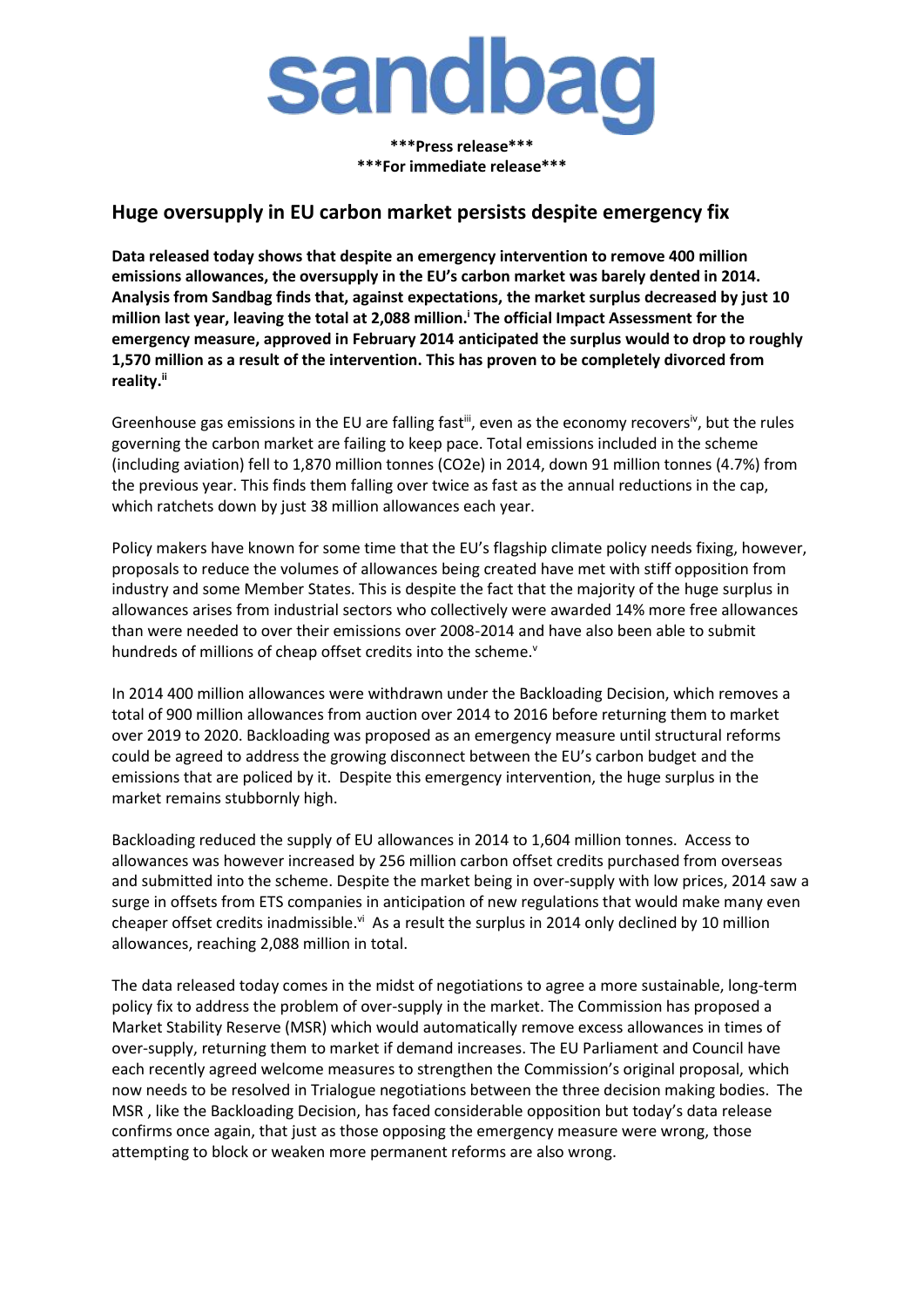## **Damien Morris, Sandbag's Head of Policy says:**

*"The failure of the backloading decision to tackle the over-supply crippling Europe's carbon market should serve as a stark warning against timid new fixes to the scheme. Latest emissions data supports the need for a much more ambitious programme of reforms. These figures should hopefully discourage any backsliding and spur a swift conclusion to MSR negotiations, but we also need to increase the EU's overall climate ambition as this is ultimately what determines the effectiveness of its emissions trading policy."*

## ENDS

**.** 

## **Notes to Editors**

For more information please contact: Damien Morris on +44 (0) 7914 669 569 or damien@sandbag.org.uk

<sup>i</sup> Details of supply and demand to date are provided in table below. Figures include aviation.

| Mt/CO2e | <b>Allowances</b> | <b>Offsets</b> | <b>Total</b> | <b>Emissions</b> | <b>Annual</b>  |
|---------|-------------------|----------------|--------------|------------------|----------------|
|         | issued/sold       | submitted      | supply       |                  | <b>Surplus</b> |
| Formula | A                 | B              | $C = A + B$  | D                | $E = C-D$      |
| 2008    | 2,011             | 83             | 2,094        | 2,120            | $-26$          |
| 2009    | 2,049             | 82             | 2,131        | 1,880            | 251            |
| 2010    | 2,081             | 137            | 2,218        | 1,939            | 279            |
| 2011    | 2,101             | 254            | 2,355        | 1,904            | 450            |
| 2012    | 2,243             | 501            | 2,744        | 1,951            | 793            |
| 2013    | 2,179             | 133            | 2,311        | 1,961            | 350            |
| 2014    | 1,604             | 256            | 1,859        | 1,870            | $-10$          |
| Total   | 14,268            | 1,445          | 15,712       | 13,625           | 2,088          |

**Sources:**

- 2008-14 Free allowances and emissions and 2008-12 offsets surrendered from the EU [Transaction Log](http://ec.europa.eu/environment/ets/) (accessed 30<sup>th</sup> April and 1<sup>st</sup> May 2015),
- Combined 2013 and 2014 offset figures published on DG clima website [here,](http://ec.europa.eu/clima/news/articles/news_2014110401_en.htm) and 2013 only figures publishe[d here](http://ec.europa.eu/clima/policies/ets/registry/docs/exchanged_credits_2013_en.xlsx)
- Stationary auction data from the **EEA ETS data viewer** (accessed 30<sup>th</sup> April 2015).
- Aviation auction data from **EEX** an[d the ICE](https://www.theice.com/marketdata/reports/149)

ii The Backloading Impact Assessment assumed surplus would be approximately 1,970Mt before any allowances were withheld, implying 1,570 Mt surplus if 400 Mt removed

(see Figure 2: [http://ec.europa.eu/clima/policies/ets/reform/docs/swd\\_2014\\_50\\_en.pdf\)](http://ec.europa.eu/clima/policies/ets/reform/docs/swd_2014_50_en.pdf) iii Reductions in the power sector contributed most of the emissions reductions: a trend of declining electricity demand intensified in 2014 due to efficiency gains and mild weather conditions. The volume of renewable electricity also continues to increase and an increase in the UK carbon floor price also had some effect driving some fuel switching from coal to gas.

iv GDP rose by 1.9% in 2014 real terms (See Eurostat:

[http://ec.europa.eu/eurostat/tgm/table.do?tab=table&init=1&language=en&pcode=tec00115&plug](http://ec.europa.eu/eurostat/tgm/table.do?tab=table&init=1&language=en&pcode=tec00115&plugin=1)  $in=1$